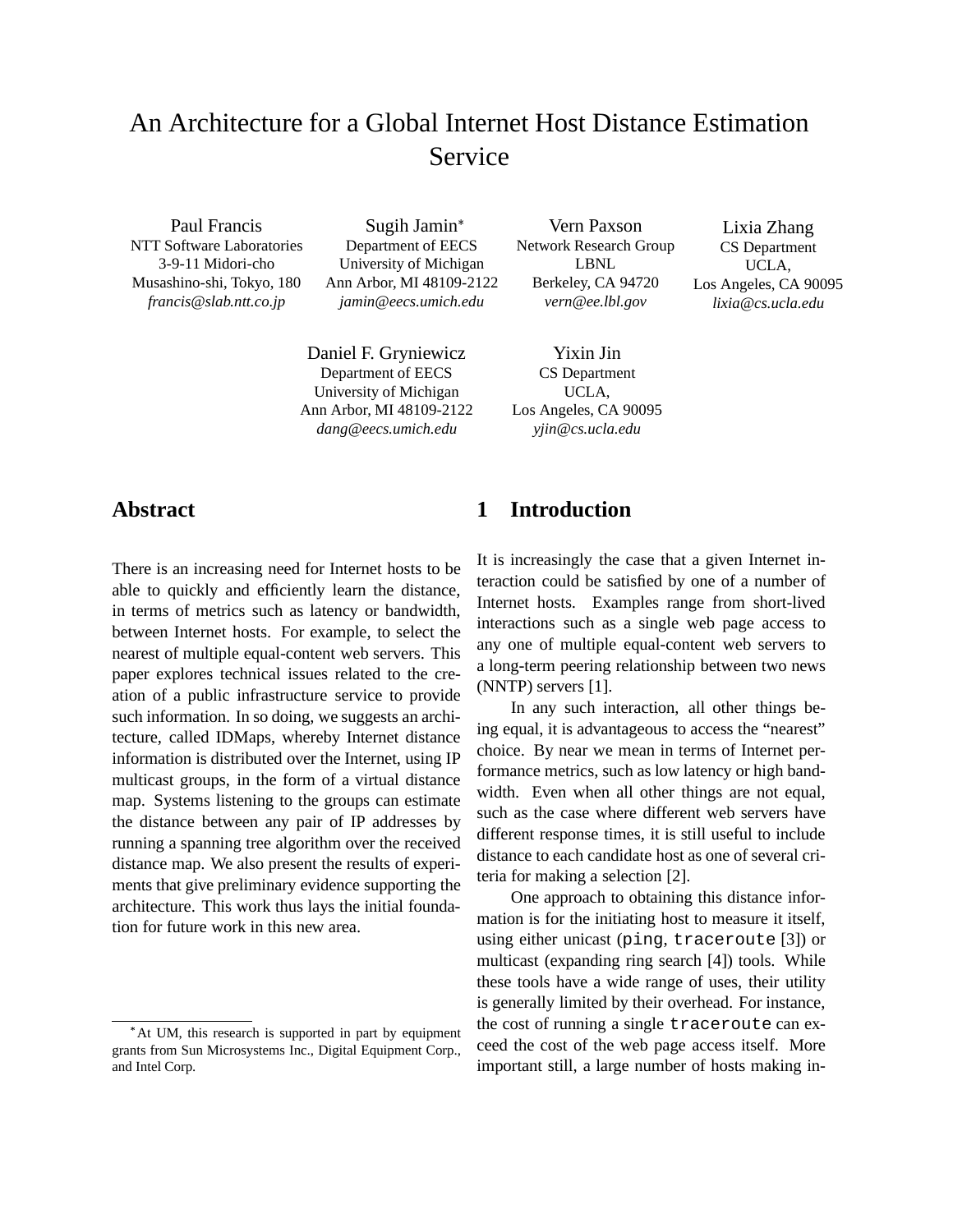dependent and frequent measurements could have a severe impact on performance overall. Ideally, measurements made by one system (host or router) should be made available, at low cost, to other hosts.

A useful general service for the Internet would be one whereby a host could quickly and efficiently learn the distance between any two hosts. To be widely useful, such a service should provide an answer with a delay and overhead less than those of the gains achieved by using the service. A simple protocol for such a service (SONAR) was discussed in the IETF as early as February 1996 [5], and in April 1997 as a more general service called HOPS (Host Proximity Service) [6]. Both of these efforts proposed lightweight client/server query/reply protocols along the lines of a DNS query/reply. Both also required that the server be able to produce an answer in a very short time—preferably, though not necessarily, by using information already stored locally.

This paper is concerned with the problem of how servers in such a SONAR/HOPS service can obtain the distance information needed to answer queries. Specifically, we explore the following questions:

- 1. Which systems originally produce the distance information, and how is it produced?
- 2. How does the distance information get from these producing systems to the servers?
- 3. What form does the distance information take, and how is it used to produce answers for specific pairs of Internet hosts?

Several efforts to obtain various sorts of distance information and other Internet characteristics are currently being undertaken, e.g. the SPAND, FELIX, Octopus, IPMA, NIMI, and MINC projects [7, 8, 9, 10, 11, 12]. These projects serve various purposes, such as general Internet characterization, maintenance, and end-system distance estimation. Much of this work applies to some aspects of the first question above. None of this work, however, is being done in the context of a general SONAR/HOPS service. As such, it does not really get at the latter questions or the aspects of the first question that pertain to a general SONAR/HOPS service.

This paper, then, takes a first stab at exploring a global, as opposed to end-host based, architecture for Internet host distance estimation and distribution. We discuss basic aspects of the questions outlined above, and based on this propose a general architecture for an underlying service that provides the basic information used by a SONAR/HOPS service. This underlying service is called IDMaps, for Internet Distance Map Service.

Guided in part by what applications need, but more by basic limitations in technology, section 2 outlines the goals of this work. Section 3 starts with a broad discussion of the fundamental characteristics of the problem and the nature of the solution. It presents and develops two variants of the solution, "Hop-by-Hop" and "End-to-End"—the latter of which is more elegant but less well understood and ends with a discussion of their pros and cons. Section 4 describes the results of a preliminary analysis that tests some of the basic assumptions of the End-to-End solution. These results suggest that it has promise, and encourage us to move forward with a more detailed design and implementation. Finally, Section 5 discusses some of the many open issues remaining.

## **2 IDMaps Goals**

It is difficult to state precise goals for even a SONAR/HOPS service, much less the IDMaps service. This is because SONAR/HOPS could be called upon to support a wide range of applications, from web clients that want a web server from which to retrieve a small amount of data once, to Network Time Protocol (NTP) servers that want to establish a long term association with a peer system.

We could go through the exercise of making a list of potential applications and extracting out the most demanding requirements (and to some extent, at least informally, we have done this), but in fact this exercise quickly reveals that we can't even come close to satisfying all conceivable requirements. For instance, we cannot hope for a general IDMaps service to provide near-instantaneous information about current delays and bandwidth seen between two Internet hosts, even though such information could be very useful to a host wishing to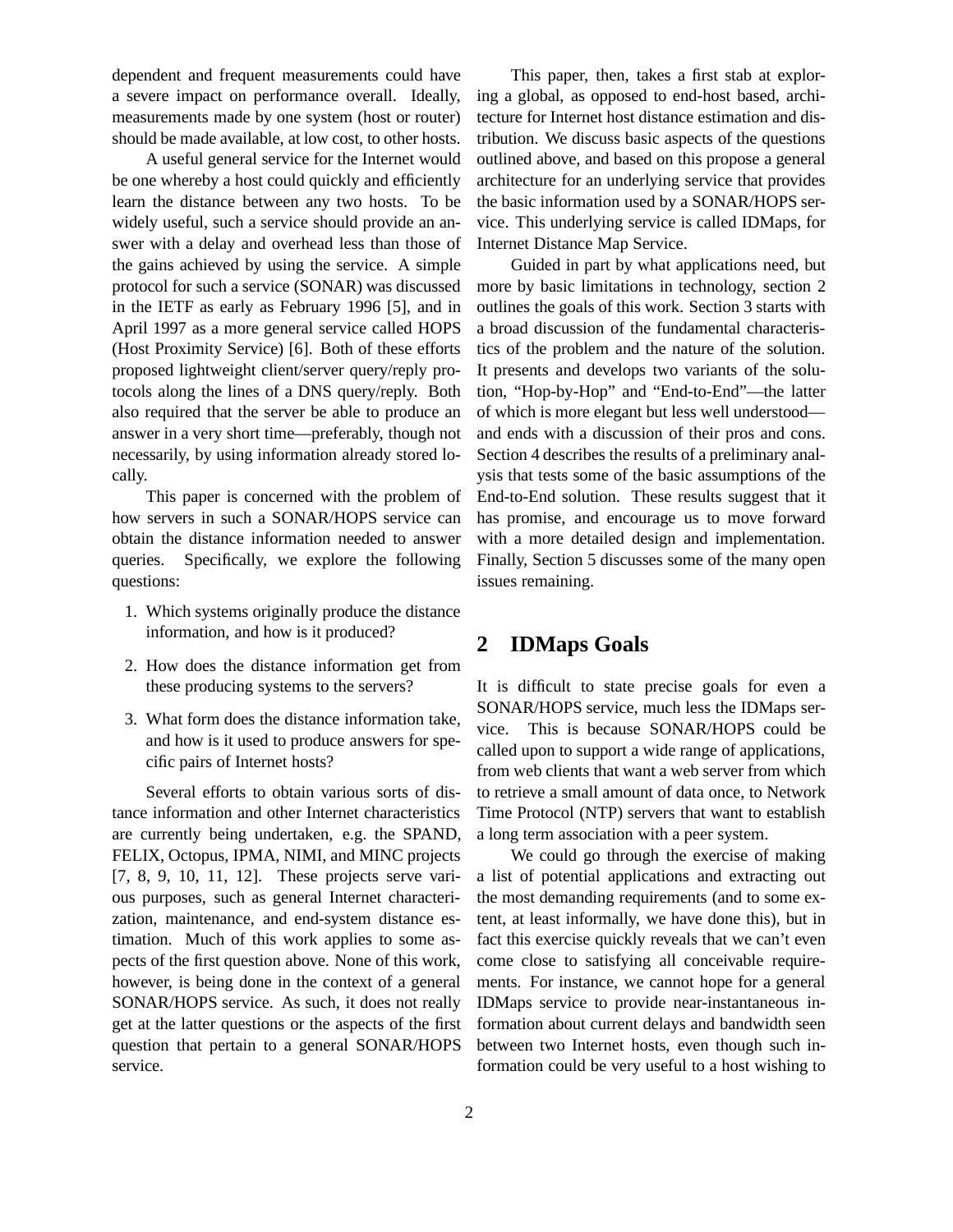select a server supplying a live video feed, for example.

Rather, we've taken somewhat the opposite tack—we determined roughly the best service we may be able to provide given technology constraints and the need for global scalability of the service, and then considered whether there are applications for which this level of service would be useful. Following is a discussion of the resulting goals.

**Distance Metrics** Our goal is to provide distance information in terms of latency (e.g., round-trip delay) and, where possible, bandwidth. Latency is the easiest sort of information to provide, and luckily the most generally useful. There are two reasons that it is easy to provide. First, it is easy to measure. A small number of packets can produce a good rough estimate. Second, it is relatively independent of the exact path between the two hosts, though by no means fully independent.

This relative path independence is important because the only way to know the exact path between two Internet hosts is to measure it from those two hosts, for instance using traceroute. Even routers don't know the exact path between any two Internet hosts, much less other hosts. By definition, a general-purpose IDMaps service does not have access to such exact path information.

Bandwidth is clearly important for many applications, but compared to latency it is hard to provide. This is primarily because it is more sensitive to the exact path—a single low-bandwidth link (or for that matter, heavily loaded link) dictates the bandwidth for the whole path. In addition, it can be somewhat more difficult to measure. Nevertheless, there is some hope of being able to provide reasonable bandwidth estimates. For instance, we can expect there to be some uniformity of bandwidths across the Internet backbone networks—one doesn't expect to find a very thin pipe in the middle of an otherwise thick-pipe topology.

It may also be that there is a rough correspondence between latency and bandwidth—that is, the lower the latency between two hosts, the higher the bandwidth is likely to be, thus allowing applications that need high-bandwidth to minimize latency as a first approximation.

**Accuracy of the Distance Information** We do not expect the information provided by a SONAR/HOPS service to be highly accurate. For reasons discussed throughout this paper, we believe highly accurate distance estimates (say, within 5% or 10% of the average distance that could be measured by the end-host itself) are impossible to achieve scalably.

Our goal, rather, is to obtain accuracy to within a factor of 2 with very high probability, and often do better than that. While this may seem bad at first glance, this level of accuracy would, for instance, allow an application to usefully select between web servers that were reported to be 20ms, 100ms, and 500ms away. The (reported) 20ms server, which might actually be as far as 40ms, would still be better than the (reported) 100ms server, which might be as close as 50ms. Even being able to discriminate like this among systems that are very close, very far, or somewhere in between (something we refer to as distance triage) is useful for a wide range of applications.

Applications that require more accurate knowledge may at least use this rough information as a guide to making further measurements of their own. (Indeed, for most applications, Internet distance will be only one of several factors that may effect the choice of destination host. For instance, the 100ms host in the above example could still turn out to be the best choice, for instance because the 20ms host was heavily loaded.)

**Timeliness of the Distance Information** Here we must consider two kinds of distance information—load sensitive and "raw" (the distance seen assuming no load on the network, which generally can be measured by saving the best of a number of measurements).

The raw distance information will be on the order of hours if not days old. In other words, the distance information will not reflect network failures, and will only slowly reflect "permanent" topology changes. The former would require either 1) very frequent monitoring of the Internet, which is out of the question, or 2) participation from the routers themselves, which we don't assume. Even if network failure information were available, given the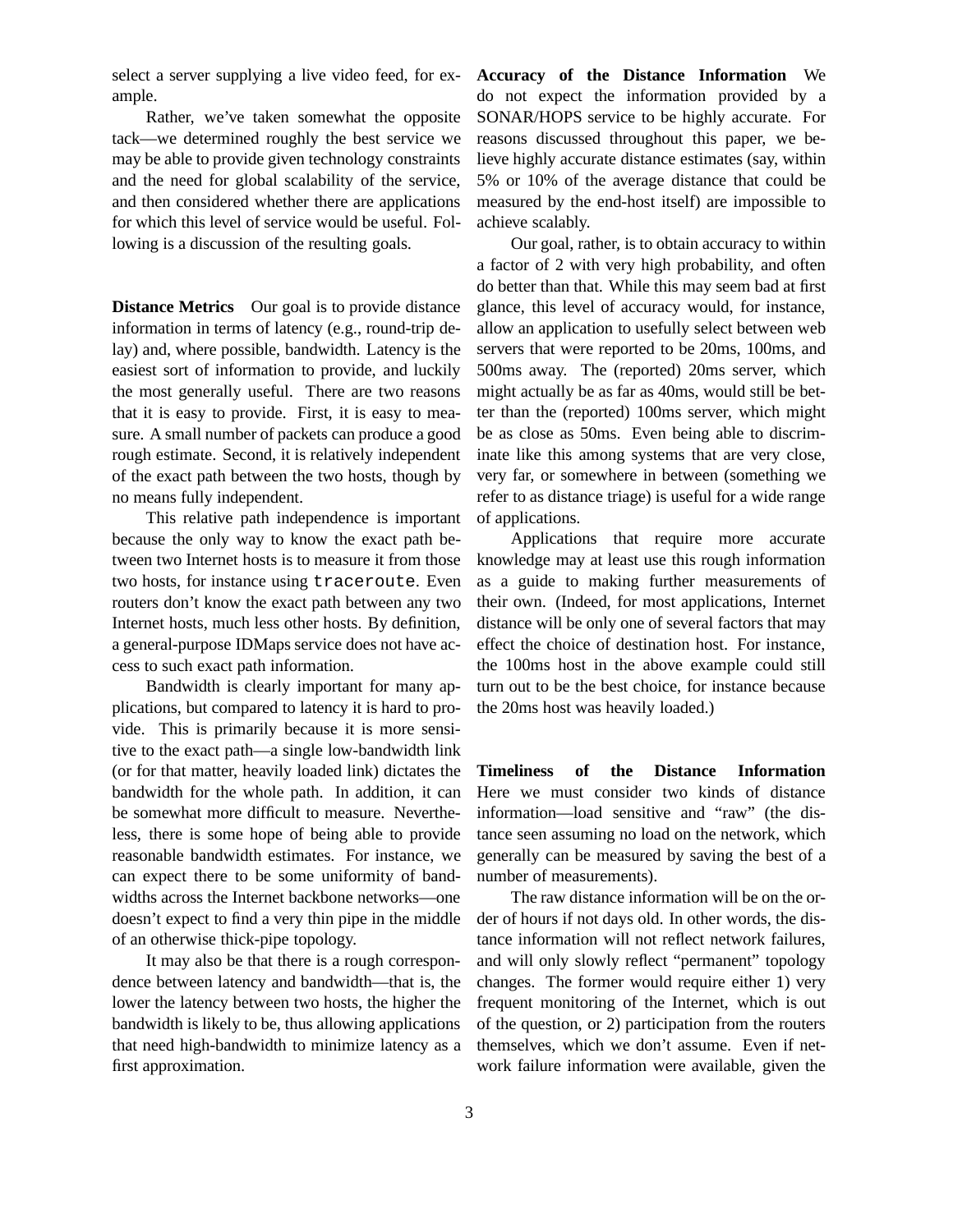heavy load that BGP updates exert on routers, even after significant damping of network change information [13], it is clear that the IDMaps infrastructure could not carry such information.

As for load sensitive distance information, it is questionable as to whether it should be provided at all. Certainly instantaneous or near-instantaneous (within 15 or 20 seconds) load information is impossible, given the highly variable nature of Internet performance.

There is a concern that any kind of load sensitive distance information will generate a feedback loop oscillation, where applications choose servers based on IDMaps distance information, which in turn effects the distance information. Given the wide range of applications that might make use of IDMaps load sensitive information, and the difficulty of understanding their behavior, it may be arbitrarily difficult to dampen or eliminate such oscillations.

It may be useful to provide raw distance information on a time-of-day (and time-of-week etc.) basis, to more accurately reflect predictable timeof-day variations, but doing so is not incompatible with a timeliness goal of hours or days.

**Total Magnitude of Distance Information** As stated in the introduction section, the proposed SONAR/HOPS services assume response times on the order of DNS response time. This in turn suggests that the SONAR/HOPS server must be holding all of the information required to calculate and generate a reply to a SONAR/HOPS client.

A SONAR/HOPS service should be easily deployable, and should thus not require overly expensive computer or communications equipment. This leads to the goal that a typical server system (NT server, Sun workstation) should be able to obtain and store in memory all the information provided by IDMaps, without undue strain on its resources.

**Total Cost of Distance Calculation** Continuing the thread, the cost of calculating the distance for any pair of Internet hosts from the IDMaps information should also not place undue strain on a typical server system.

**Scope of Distance Information** We assume that the distance information applies only to the "public" portion of the Internet—that is, the backbone networks, information derived from BGP, and possibly the public side of firewalls or border routers of private networks. This restriction derives from the fact that private network distance information is not obtainable. Even if the information were obtainable, however, it may still be desirable not to include it for scalability reasons.

This is not to suggest that distance information inside private networks is not important. Here we assume that the architecture presented in this paper can be replicated within a private internet, but otherwise do not address the issue.

**Distance Information End-points** A goal of IDMaps is that the distance information it provides allows an estimate of the distance between any two valid IP addresses in the Internet. It is important to discuss this particular goal because it significantly increases the complexity of the IDMaps service.

The alternative to this goal would be a service whereby distance information provided by a given server can only provide distance information about pairs of hosts where one of them is in the proximity of that server. Such a service is much simpler because each system only has to contend with  $O(N)$  information, where N is the number of possible destinations, rather than IDMap's  $O(N^2)$ information—all possible pairs of Internet destinations.

The  $O(N)$  service is useful to those systems near the server, which is often the case. Indeed, this is the service proposed by SONAR, based on its simplicity and perceived usefulness.

In defense of the more ambitious IDMaps goal, we point out its advantages in the common application of selecting one of multiple equal-content web servers. Typical web clients today do not have the ability to make such a selection. It must be done by a proxy on behalf of, and transparently to, the client. This proxy either captures the DNS request of the client and returns the IP address of the selected server, or it captures the HTTP GET of the client and forwards the client to the identical page on the selected server. The commercial Distributed Director product of Cisco operates this way.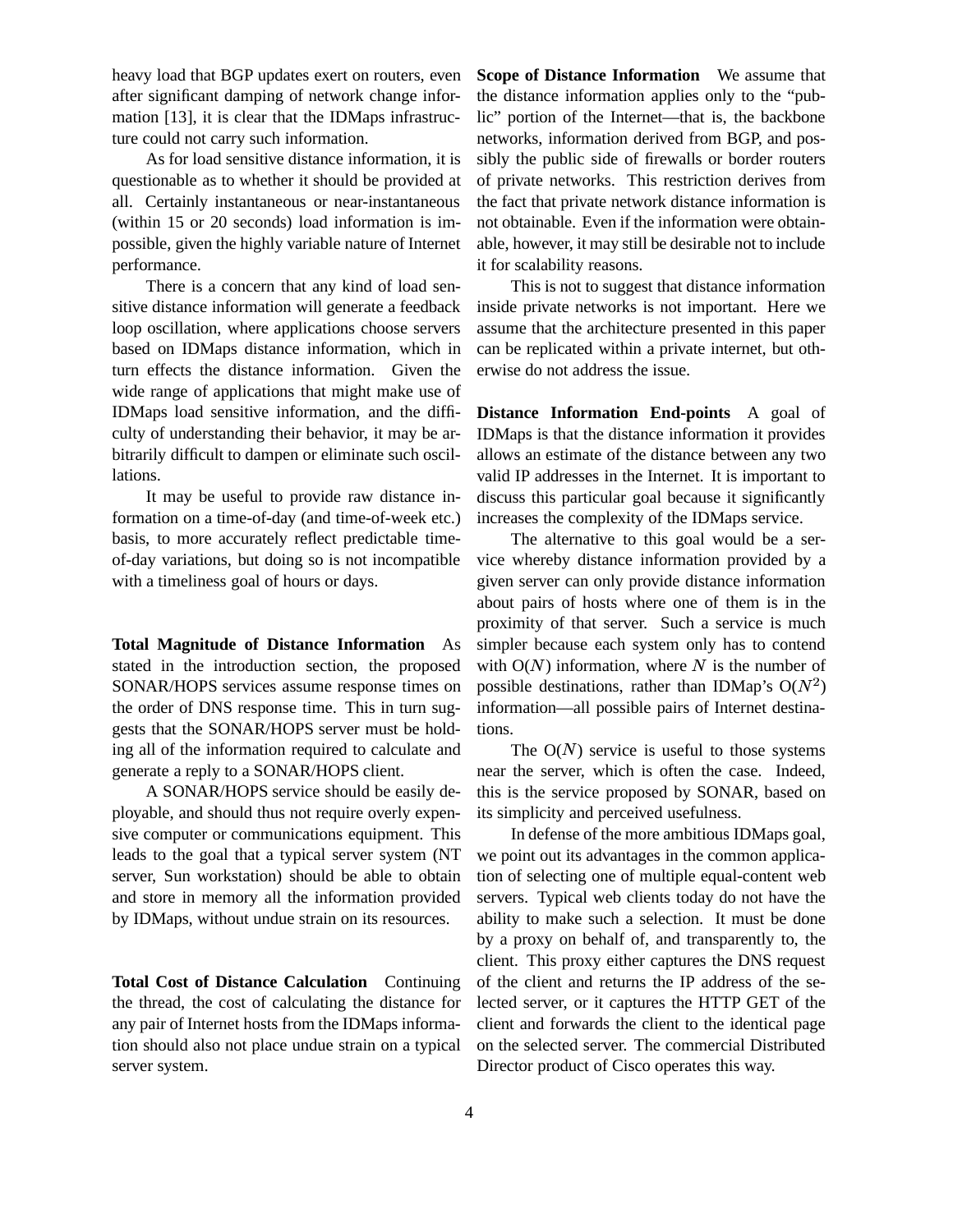Either way, the proxy is generally at a different location from both the client and the servers, and so could not use the  $O(N)$  service.

In addition, good web server selection requires knowledge of server load in addition to Internet distance. This information can more efficiently be maintained in the proxy system, for instance by its periodically querying the servers.

While we assume that other applications exist or will exist that may take advantage of the ability to learn the distance between a pair of remote hosts, we believe that the one mentioned here taken alone is sufficient justification for this goal.

**Measurement of Distance Information** The distance information in IDMaps is produced by systems we call Tracers. By necessity, Tracers must be deployed at many different Internet locations. This is because distance information relating to a particular location in the Internet can only be measured from that point.

In order to encourage the largest possible installation of Tracers, it is necessary that the operation of a Tracer in the context of IDMaps be not substantially more costly, in terms of both human and equipment resources, than the operation of a standalone Internet measurement tool. The idea here is that sites that might normally establish an Internet measurement tool for their own use would be willing to allow that tool to also participate in the overall IDMaps infrastructure.

To achieve this basic goal, Tracers must be fully self-configuring, and must not require large amounts of information to operate. In particular, they themselves must not require the distance information generated by other Tracers for their correct operation.

## **3 Basic Architecture**

This section outlines the architecture for the IDMaps service. We address the basic questions set forth in the Introduction section. Ultimately, we produced two distinct variations of the architecture: Hop-by-hop (HbH) and End-to-End (E2E). While these two approaches differ in the type of distance information used to make estimates, they both share a significant number of basic concepts.



Figure 1: Basic Model: Two Tiers of Functionality

We start by describing these shared concepts. We then describe the two different approaches, and then discuss additional aspects of the architecture, highlighting the differences between the two approaches. The purpose here is to lay down basic concepts and issues rather than provide a detailed design, which remains for future work.

## **3.1 Separation of Tracers and Clients**

Figure 1 illustrates a basic model whereby Tracers collect or measure and advertise Internet distance information. Collectively, this distance information is called the distance map, and consists of the collected or measured raw distances (often simply called distances). Systems called Clients obtain the distance map and use it to estimate distances between Internet hosts. SONAR and HOPS servers are examples of potential IDMaps Clients.

The full separation of the Tracer and Client functions is a useful modularity, as it allows for different applications to obtain and use the distance maps. More to the point, however, the full separation is necessary because the differences in functionality places incompatible constraints on the two types of systems. Client systems should be deployed in such a way that they are easily accessible by their clients, and that they are easily managed by their operators. These systems generally require large memories, and depending on how many clients they serve may require high-bandwidth connectivity.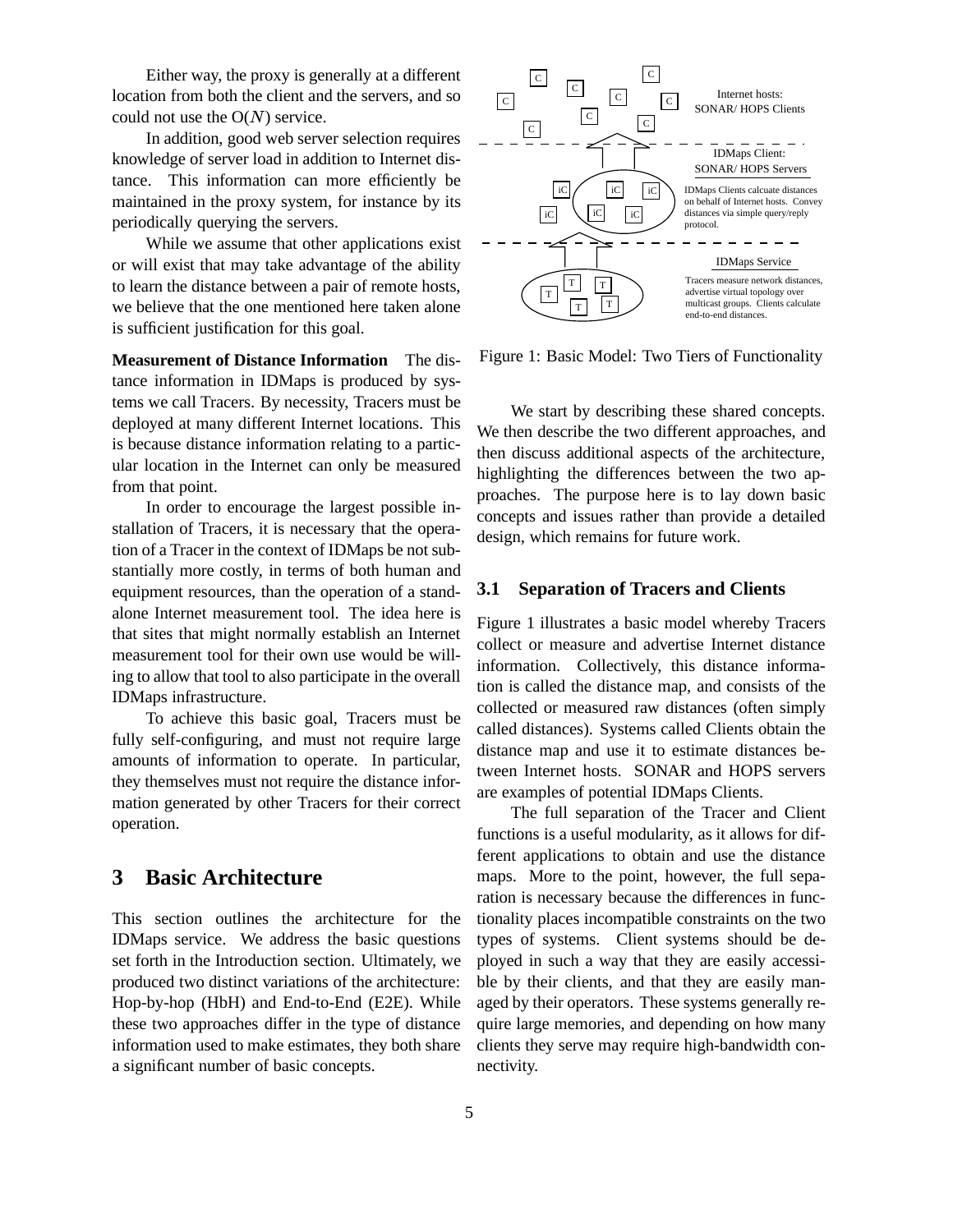Tracers, on the other hand, must be placed where they are able to obtain raw distance information. As described later on, this placement is largely dictated by the Internet topology and by the desired accuracy of the IDMaps service. Furthermore, Tracers may be relatively small machines, with many of them contributing only a small number of raw distances to the distance map. Therefore, both the types of machines used as Tracers and Clients, and their locations in the Internet, are different.

### **3.2 Simple Forms of Distance Information**

The simplest (and most accurate) form the distance information provided by IDMaps could take is a list of the distances from every globally reachable IP address<sup>1</sup> to every other. The distance from one IP address to another is then determined by simply indexing the list to the appropriate entry (say, using a hashing algorithm), and reading the number. The sheer scale of this information ( $H^2$ , where H is mil- dress bloc lions of hosts) makes this simple approach infeasible, as does the intractable problem of even just finding all such hosts in an ever-changing Internet in the first place.

The next simplest would be a list of the distances from every globally reachable Address Prefix (AP) in the Internet to every other (Figure 2). Here an AP is defined as a block of IP addresses that is aggregatable at a single ISP (Internet Service Provider) backbone router. Note that such a block may be a sub-block of a CIDR (Classless Inter Domain Routing) block assigned to a given ISP. Determining the distance from one IP address to another is only slightly more complicated—each IP address is first mapped into its AP, and the AP is then indexed in the list.

This approach is less accurate than the first approach, because it does not take into consideration the location of the specific IP address within the AP. This can be a problem for APs that are geographically disperse (say, an AP belonging to a global corporation) and have multiple Internet access points. Nevertheless, we expect the approximation to provide adequate accuracy for most addresses and most applications.

Unlike determining the global set of IP addresses, determining the set of APs, while nontrivial, seems feasible (see Section 3.8). The scale of the information, however, is still prohibitive. There are some 50,000 and growing assigned CIDR blocks [14], and probably several times that many distinct APs. Probing, disseminating, and storing the full list of  $P^2$  pairs of AP-AP distances (easily a terabyte, given 200,000 APs and 25 bytes per list entry) is equally out of the question.

Clearly some way of further compressing this information is needed. One way is to keep a list of distances from every Autonomous System (AS) to every other. The AS is the unit of path information carried by the BGP inter-domain routing protocol. BGP also maps blocks of IP addresses into their ASs [15]. This shrinks the size of the information to  $A^2 + P'$ , where  $A(A \ll P)$  is the number of ASs and  $P'$  the number of BGP-advertised IP address blocks (not an AP by the above definition, but of the same order of magnitude in size).

While still a large list, maintaining it is certainly feasible. The resulting accuracy of the estimated distances, however, is highly suspect. Many ASs are global in scope, and multiple ASs cover the same geographic area. It is often the case that some IP hosts are very close to each other (both in geographical and latency terms) but belong to different ASs, while other IP hosts are very far apart but belong to the same AS.

Another approach is to still use some clustering of APs, but to use some unit of clustering other than the AS. A natural design choice is to select certain systems, let's call them boxes, distributed around the Internet, so that every AP is relatively close to one or more boxes. The distances between these boxes are listed. Also listed are the distances between the APs and their nearest box(es). The distance between any two APs can then be calculated as the sum of the distances from the APs to their nearest boxes, and the distance between the boxes. The resulting accuracy is dependent on how close each AP is to a box. Assuming that we can manipulate the number and location of boxes, we have a tuning knob for increasing accuracy at the expense of more listed raw distances.

<sup>&</sup>lt;sup>1</sup>Understanding here that different IP addresses may be reachable at different times, given technologies like NAT and dial-up Internet access.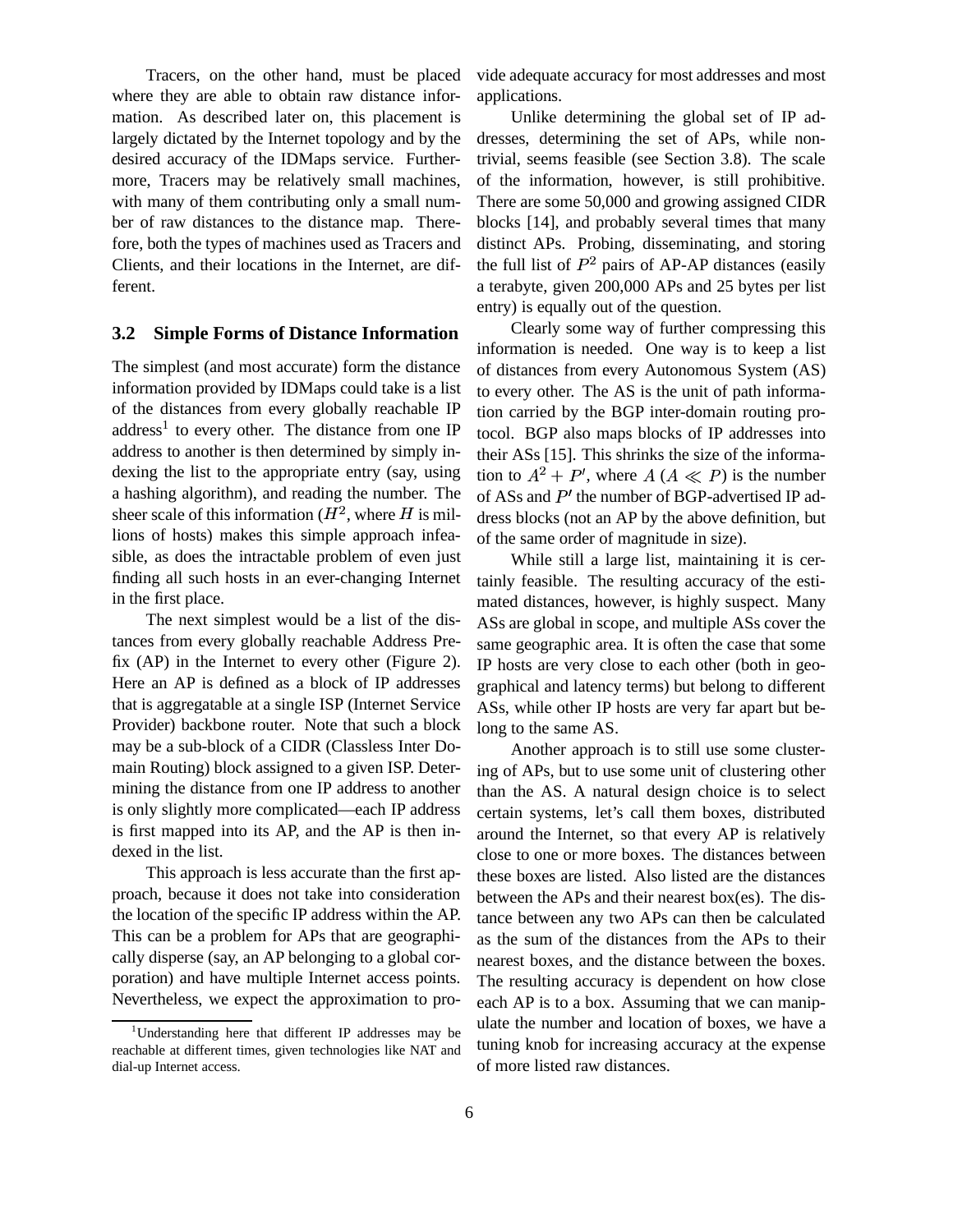

Figure 2: Various Forms of Distance Information

This approach scales as  $B^2 + P$ , where B is the number of boxes. Assuming that  $P$ , the number of APs, is a manageable number (no more than several hundred thousand), the question then becomes, how big is  $B$ ? If  $B$  is on the order of 10,000, then the size of the list is again too large. If on the other hand B is on the order of 500, then the  $N^2$  component is roughly the same as the  $P$  component and, at least in terms of simple storage and lookup, manageable.

It is impossible to predict with precision the number of boxes needed, but we can make a rough guess as follows. The 1992 Times Atlas of the World sees fit to list the populations of roughly 300 metropolitan areas (most with population over 1,000,000). It is easy to imagine that each of these areas could benefit from having one or more boxes,



Figure 3: Redundant Distances: "Long-leg/Shortleg" Effect

and further that there could be one or more boxes per major ISP in the area. This would allow, for instance, distributed game applications to find game partners in the same metropolitan area and ISP, keeping latency at a minimum. Assuming 5 ISPs per area, 500 areas globally, and 2 boxes per ISP, this translates into 5,000 boxes globally, or over 25 million box-box distances.

While it may very well be that fewer boxes than this is required, for a given level of accuracy, it may equally well be that more are required. It therefore seems somewhat risky to base a design on  $B<sup>2</sup>$ box-box distances.

## **3.3 The Distance Map**

However, it is not necessary to list all  $B^2$  box-box distances to achieve good accuracy. For instance, assuming multiple boxes in both Seattle and Washington DC (for instance, one per ISP), it would almost certainly not be very useful to know all of the the distances between them.<sup>2</sup> Knowing only one of them would allow a sufficient distance approximation between hosts in Seattle and hosts in Washington DC (Figure 3).

Likewise, it is also unnecessary to know both the distance from a box in Seattle to a box in Wash-

<sup>&</sup>lt;sup>2</sup>We understand here that geographical distance does not necessarily directly relate to network distance (though often it does), for instance because of odd routings. We use geographical locations here to simplify the discussion.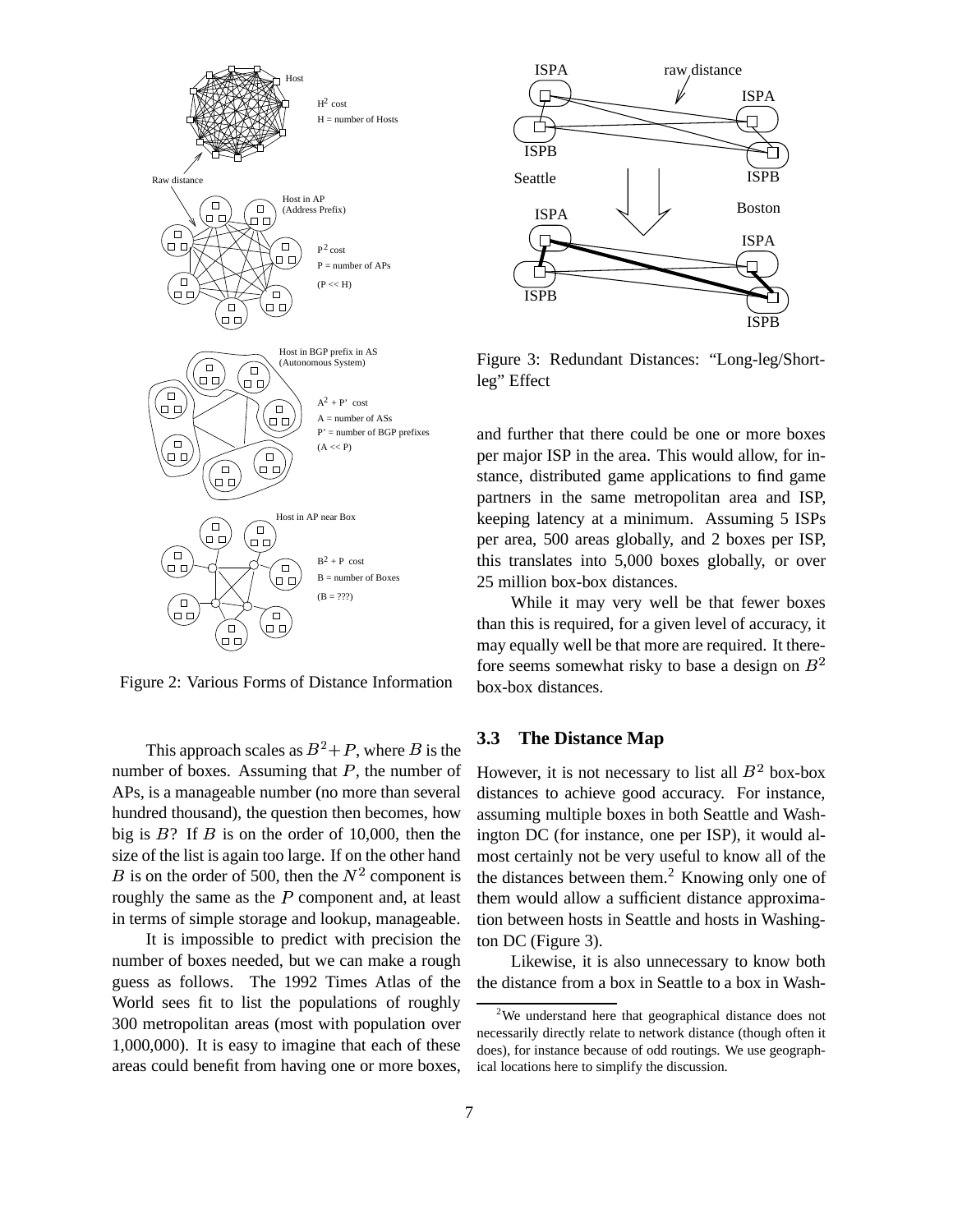ington DC and the distance from the box in Seattle to a box in nearby Baltimore. If only the distance from, say, Seattle to Washington DC is known, the Seattle to Baltimore distance can be estimated as roughly the same.

Both of these examples say in essence that a given unknown distance can be estimated by concatenating a set of known distances together, provided that all but one of the known distances are short (relative to the single long distance). We call this the "long-leg/short-leg" effect. Let  $(x, y)$  denote the distance from x to y. If distances  $(a, b)$ and  $(b, c)$  are known, then from the triangle inequality we have that  $(a, c)$  is bounded above by  $(a, b) + (b, c)$ , and below by  $|(a, b) - (b, c)|$ . If either of the two distances is small relative to the other, then the bound is tight and the estimate accurate. Deriving a distance estimate from this bound has been referred to as "triangulation" [16, 17].

A key point to keep in mind is that any time we estimate a distance from  $a$  to  $c$  based on distances to an intermediary  $b$ , then we are in fact making an assumption of what we will term efficient routing: that Internet routing does indeed strive to find low-latency paths, and that the routes used by two nearby hosts will not be drastically different from each other. This assumption can be violated due to policy-based routing, and also by the use of large layer-2 "clouds" by ISPs that are invisible at the network layer, and hence contain significant complex topology completely hidden from network-layer-only viewpoints such as available to IDMaps. If violated, it can render the triangle inequality incorrect:  $(a, c)$  might be much higher than  $(a, b) + (b, c)$  or much lower than  $|(a, b) - (b, c)|$ .

The Internet certainly contains exceptions to the assumption of efficient routing. Just how prevalent and how serious the resulting IDMaps inaccuracies remain as key questions, but difficult to assess without first building a widely deployed measurement infrastructure such as IDMaps itself.

Given efficient routing, there is an additional way that raw distances between boxes can be reduced. It may be unnecessary to know the distances from Seattle to Chicago, Chicago to Washington DC, and Seattle to Washington DC. If Chicago is pretty much on the path from Seattle to Washington DC, then it is not necessary to know the Seat-



Figure 4: Redundant Distance: "On the Path" Effect

tle to Washington DC distance. It can be estimated as the concatenation of the Seattle to Chicago and Chicago to Washington DC distances. We call this the "on the path" effect (Figure 4).

The question then becomes, how can we know if a given intermediate box  $b$  is really "on the path" between  $\alpha$  and  $c$ ? Or, how do we know that  $\delta$  is Chicago and not Tokyo? As it turns out, we don't really have to know that. As long as some intermediate box is on the path, then by simply running a shortest-path spanning tree over the known topology of distances, the right path is teased out (again, assuming efficient routing). In terms of our example, say we know all the distances from Seattle to Chicago, Denver, Dallas, Mexico City, Panama City, and Buenos Aires, and the distances from those cities to Washington DC. If we run a spanning tree algorithm over that topology of distances, the path through Chicago will be the shortest, and will serve as our estimate. This is illustrated in Figure 5.

The key question then is, how do we know whether any of the intermediate locations are "on the path". If out of the previous list of cities the distances to Chicago and Denver are not known, then the shortest path is through Dallas, and the resulting estimate is not very good.

The problem can be stated as follows. Assuming a number of boxes placed at various locations around the Internet, how can we determine which box-box distances are useful and which are redundant? In other words, how do we decide what raw distances to include in the distance map? In Sec-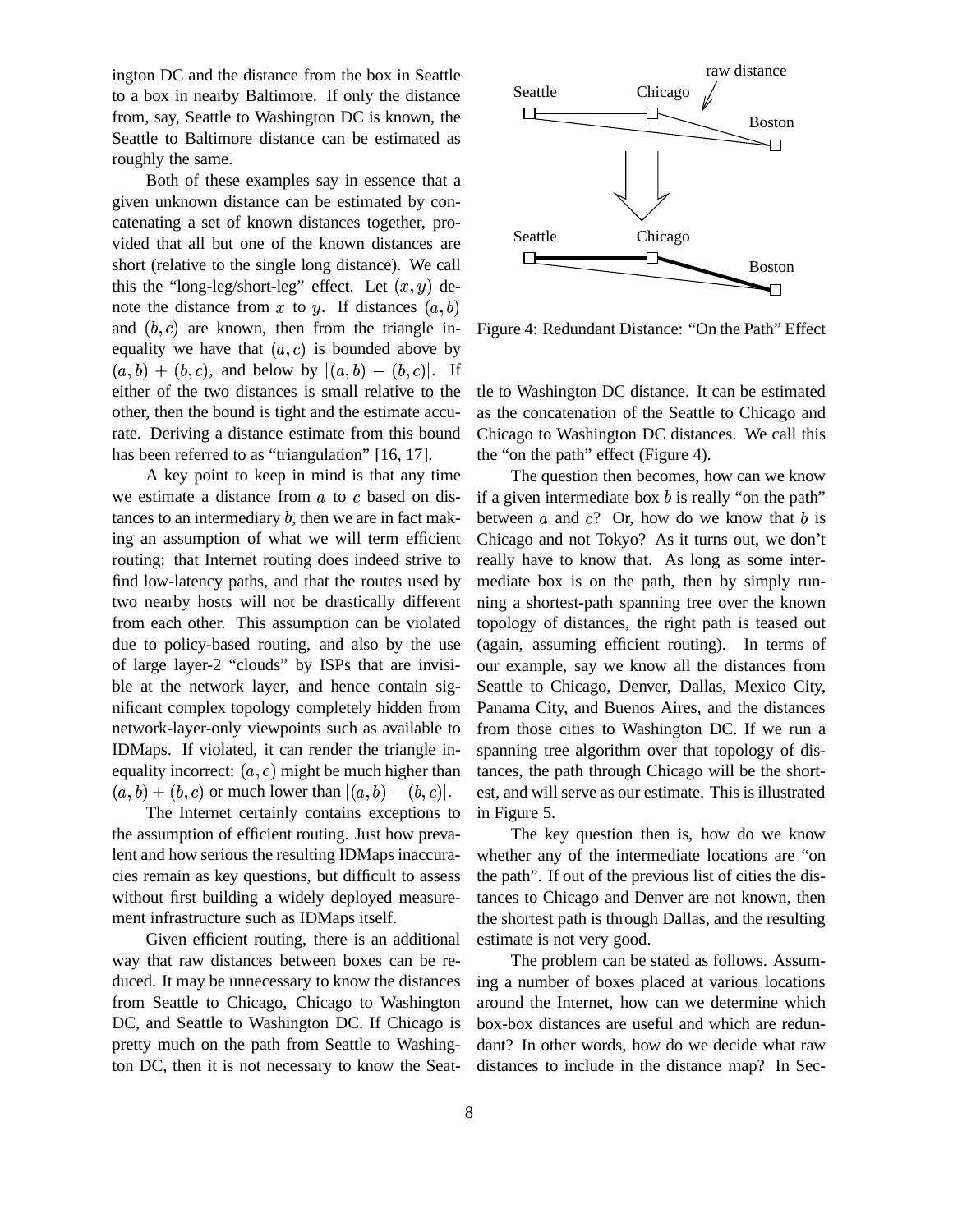

Figure 5: Shortest Path Triangle.

tions 3.5 and 3.6, we describe two approaches to this specific problem, the Hop-by-Hop (HbH) and End-to-End (E2E) approaches.

## **3.4 Distance Computation**

From the point-of-view of the Client, the distance maps for either the HbH or E2E schemes have certain common properties. Both contain APs, boxes, AP-box distances, and box-box distances. Each AP has only one or a few AP-box distances associated with it. In particular, the distances to its closest AP(s). Boxes may have a good deal more distances associated with them, but intuitively we envision a maximum of 30 or 40 distances for a better-thanaverage connected box. This is nowhere near the hundreds or thousands of potential distances that would exist with  $B<sup>2</sup>$  distance connectivity.

To estimate the distance from one IP address to another, the Client takes the following steps:

- 1. Determine which AP(s) each address is in. Since each AP is expressed as an address prefix, this is a straight-forward lookup process.
- 2. Determine which box the APs are connected to. This is also a simple table lookup.
- 3. Run a spanning-tree algorithm over the topology of boxes to find the shortest distance from the boxes of the source APs to the boxes of the destination APs. This shortest distance is the estimated distance.

The exact operation of the spanning-tree calculation in step 3 varies between the HbH and E2E models (and between possible variations of the E2E model). These differences are described in the following sections.

An important point regarding this calculation is that all or nearly all of the box-box topology (that is, the "pruned" box-box topology, not the  $N<sup>2</sup>$  topology) must be stored to generate an accurate distance estimate. The same is not true for the AP-box connectivity. Strictly speaking, only the connectivity of the source and destination APs are needed—in order to determine the source and destination boxes. This has important ramifications on the methods for disseminating distance map information (Section 3.7).

### **3.5 The HbH Model**

In the HbH model, the Tracers probe all transit backbone routers, and model every transit backbone router as a box, and every physical link between them as a box-box distance. In other words, the box-box topology is nothing more than the actual Internet transit backbone router topology. Likewise, actual Internet access links from subscriber networks to their ISP transit backbone routers (perhaps through one or more non-transit subscriber access routers) are modeled as AP-box distances.

This model has a certain intuitive appeal in that the spanning tree algorithm run over the boxbox topology is an approximation of actual Internet routing algorithms, which themselves are spanningtree algorithms. Assuming efficient routing, the real paths used in the Internet will be close to those calculated by the spanning-tree operation.

Because the actual Internet routing algorithms have two levels, inter-AS routing (BGP) and intra-AS routing, the box-box topology, as well as its spanning-tree algorithm, reflects this. In other words, the boxes in the distance map have to be labeled as belonging to a given AS.

Figure 6 simplistically illustrates how the spanning-tree algorithm (step 3 above) is executed:

- 1. Determine which Autonomous System (AS) each AP connects to.
- 2. Running a spanning tree algorithm over the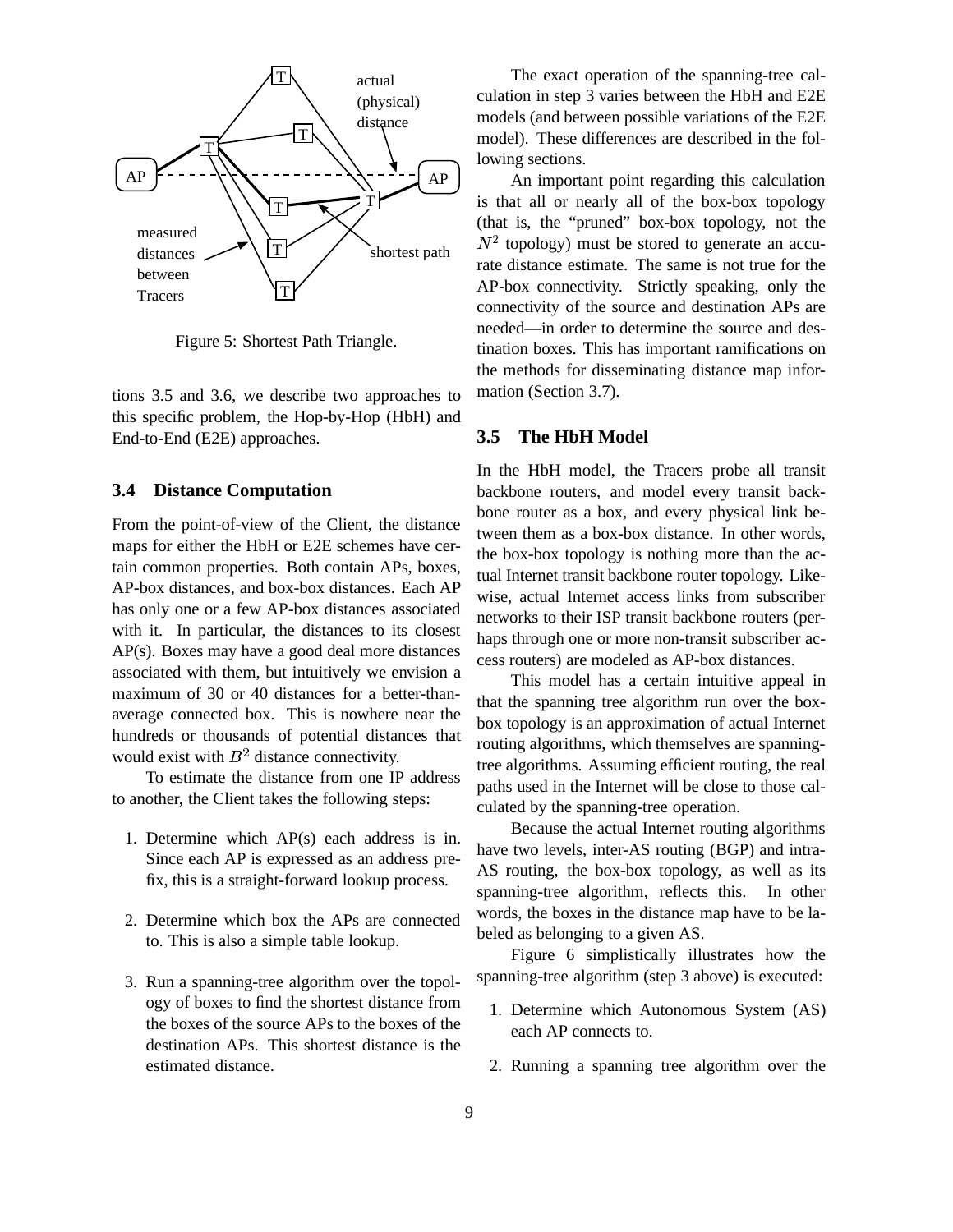

- 1. Autonomous Systems (ASs) of APs
- 2. AS Path
- 3. Router path in each AS
- 4. Concatenate router paths

Figure 6: Spanning Tree Algorithm for HbH Model

inter-AS topology, calculate the AS path from one AS to the other.

- 3. For each AS in the AS path, starting with the source AS, calculate the shortest router path from the entry router (box) to the next AS (intra-AS topology).
- 4. Concatenate the calculated router paths to obtain the complete path.

The cost of the distance map in this model is roughly  $P + R + L$ , where P is the number of APs,  $R$  is the number of transit backbone routers, and  $L$  the links between them. Storing the entire backbone router topology may at first glance seem like an excessive amount of information. The size of the router topology information, however, is on the order of, if not well less than, that of the AP connectivity information  $(R + L < P)$ . This is because there is substantial fan-out from a transit backbone router to multiple non-transit subscriber access routers to still more distinct APs. Since information about the connectivity of each distinct AP  $(P)$  must be stored in any event (for either model), keeping the router topology does not make matters significantly worse as far as memory requirements go.

Since the immediate up-down status of routers and links does not have to be monitored (as is required in routing algorithms to prevent loops and black holes), the bandwidth required to transmit router topology information is proportional to the size of the router topology (and, again, therefore less than that required to transmit the AP connectivity information).

Finally, by taking advantage of the hierarchical structure of the Internet (Autonomous Systemlevel/router-level), the spanning tree calculation is efficient because it is broken up into small pieces rather than run over the whole Internet backbone topology.

### **3.6 The E2E Model**

In the E2E model, the Tracers themselves are the boxes, the box-box distances are actual distance measurements made between Tracers,<sup>3</sup> and the APbox distances are actual distance measurements made from Tracers to APs.

The spanning tree algorithm is executed just as described in Section 3.4 above. No additional mechanisms, such as with the HbH model, are required.

Where the HbH model is appealing for its tight reflection of the actual Internet topology, the E2E model is appealing for its abstract simplicity. It does not directly solve, however, the problem of knowing which box-box distances are useful and which are redundant.

While we have not worked out specifics, we believe a good basic approach to this problem is to simply try out new box-box distances, determine how useful they are, and keep only those that prove themselves to be useful. Tracers would do this independently of the activity of other Tracers, therefore keeping Tracer operation as simple as possible.

For example, each Tracer  $T1$  could periodically select another Tracer  $T2$  and measure the distance to  $T2$ . Since Tracers already know distances to nearby APs, Tracer  $T1$  could query Tracer  $T2$ 

<sup>&</sup>lt;sup>3</sup>The actual distance used would not include the legs from the Tracers to their backbone routers, since this part of the path is not used by other hosts. For the sake of readability, however, we refer to the Tracer's router to Tracer's router distance simply as the distance between two Tracers.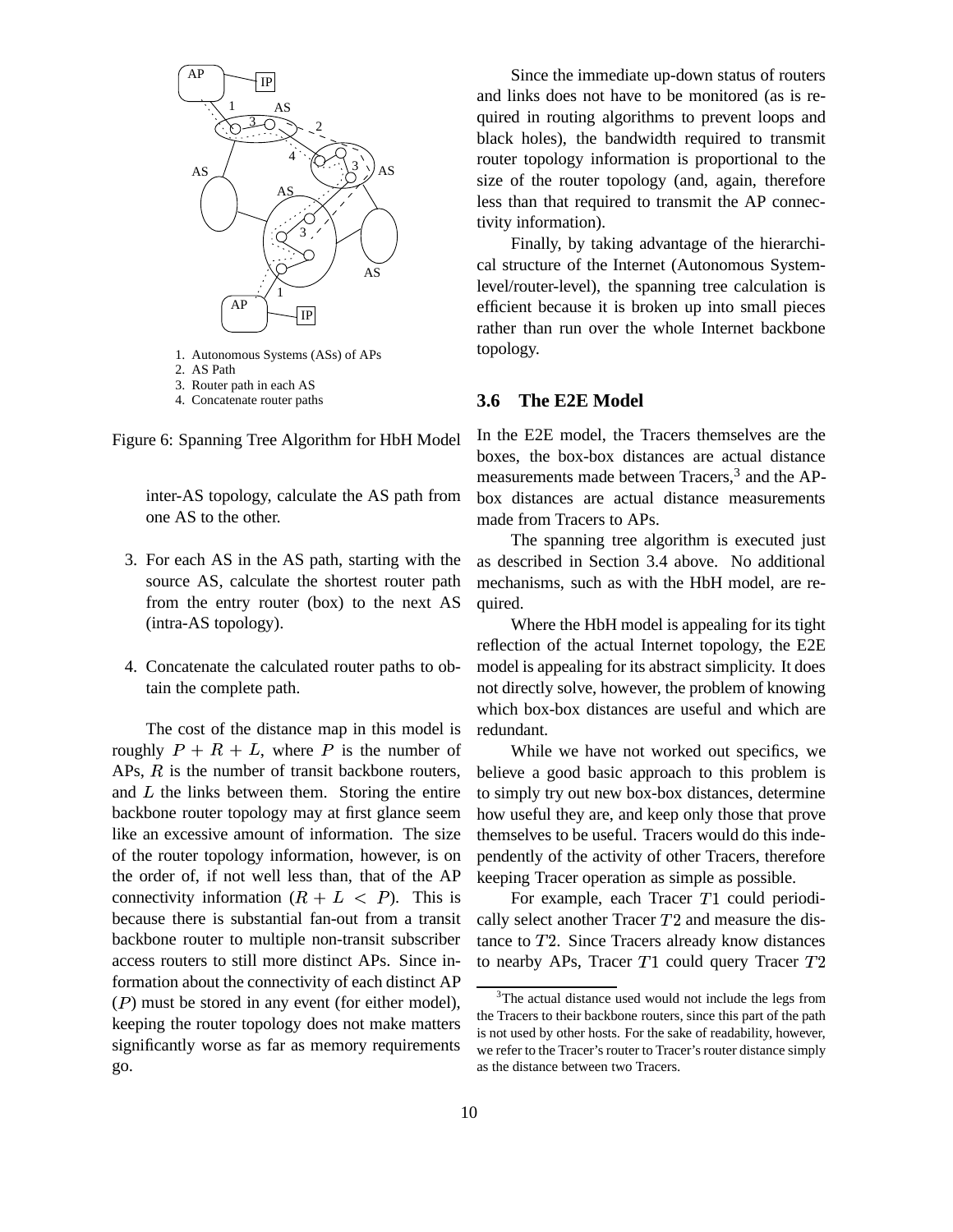for a list of  $T2$ 's nearby APs and the corresponding distances. Given only these raw distances, Tracer  $T1$  can calculate the distance from one of its own nearby APs to one of  $T2$ 's nearby APs.

Tracer  $T1$  can then formulate a query to a Client for the estimated distance between an IP address in its AP and one in  $T2$ 's AP. If the total distance reported by the Client is close to that known by  $T1$ , then clearly the distance  $(T1, T2)$  is . . . . . . . . is not a useful one. The box-box topology already stored by the Client contains a path of distances approximating distance  $(T1, T2)$ .  $T2$ ). If on the other hand the reported total distance is substantially greater than  $(T1,T2)$ . t  $(T2)$ , then distance  $(T1, T2)$  is \_ \_ , \_ \_ \_ \_ \_ \_ \_ \_ ) is clearly a useful addition to the box-box topology. In this latter case, Tracer  $T1$  could start to advertise the new distance. In this way, new useful raw distances would be discovered.

At the same time, Clients would monitor their topologies to discover redundant distances. A simple and efficient way they could do this is to keep tabs of the number of times each raw distance is used as part of the shortest path used for a given distance estimate. Little-used distances could then be tested by running a spanning-tree between their end-point boxes, but without including the distance being tested. When a given raw distance proved to be of not much use, the Tracer advertising it could be directly informed by the Client.

Clearly this "best-effort" approach would not achieve the optimal topology for a given number of box-box distances. In particular, while this approach can tell the usefulness of a new distance as an addition to a given topology, it cannot tell when a new distance is beneficial as a replacement to one or more already-established distances. Determining the latter, however, appears to be computationally expensive. Our hope is that determining the latter, or otherwise finding complex ways to generate near-optimal topologies, is unnecessary—rather that the simple approach outlined above produces "good enough" topologies.

#### **3.7 Disseminating the Distance Map**

The Tracers, whether or not they themselves are the boxes in the distance map, are the ultimate source of the distance map, and must convey the distance map to the Clients. The characteristics of this distribution can be summarized as follows:

- 1. There are a large number of both producers (Tracers) and consumers (Clients) of the information.
- 2. Each Tracer produces a small portion of the distance map (several to several hundreds of raw distances).
- 3. Each raw distance changes infrequently (from several hours to a day).
- 4. Generally speaking, a typical Client will store the complete box-box part of the distance map. For the E2E model, the size of this part of the distance map is unknown, but can be roughly estimated to be anywhere from 100 Kbytes to upwards of 5 Mbytes (5000 boxes with 100,000 distances and 50 bytes per distance).
- 5. Some Clients must store the full AP-box part of the distance map (other Clients may simple query these Clients for the specific AP connectivity of interest, as discussed later in this section). This part of the distance map may be estimated at upwards of 10 Mbytes (for 200,000 APs).
- 6. Since each Client independently estimates distances, the distance map does not need to be identical or perfectly up to date at all Clients.

The ideal mechanism for the dissemination of the distance map is IP multicast. It allows each Tracer to transmit its small portion of the distance map without coordination with other Tracers (though in the HbH model coordination is needed for other reasons). The Tracers never need to know about the Clients, and the Clients do not need to know about the Tracers in advance (though they do learn of the Tracers through reception of the Tracers' transmissions). In this sense, IP multicast serves as a valuable discovery mechanism as well as a distribution mechanism.

Because the distance map does not have to be error-free or synchronized among Clients, the nonguaranteed delivery characteristic of IP multicast is not a problem. IP multicast also allows the Tracers to transmit their raw distances without having to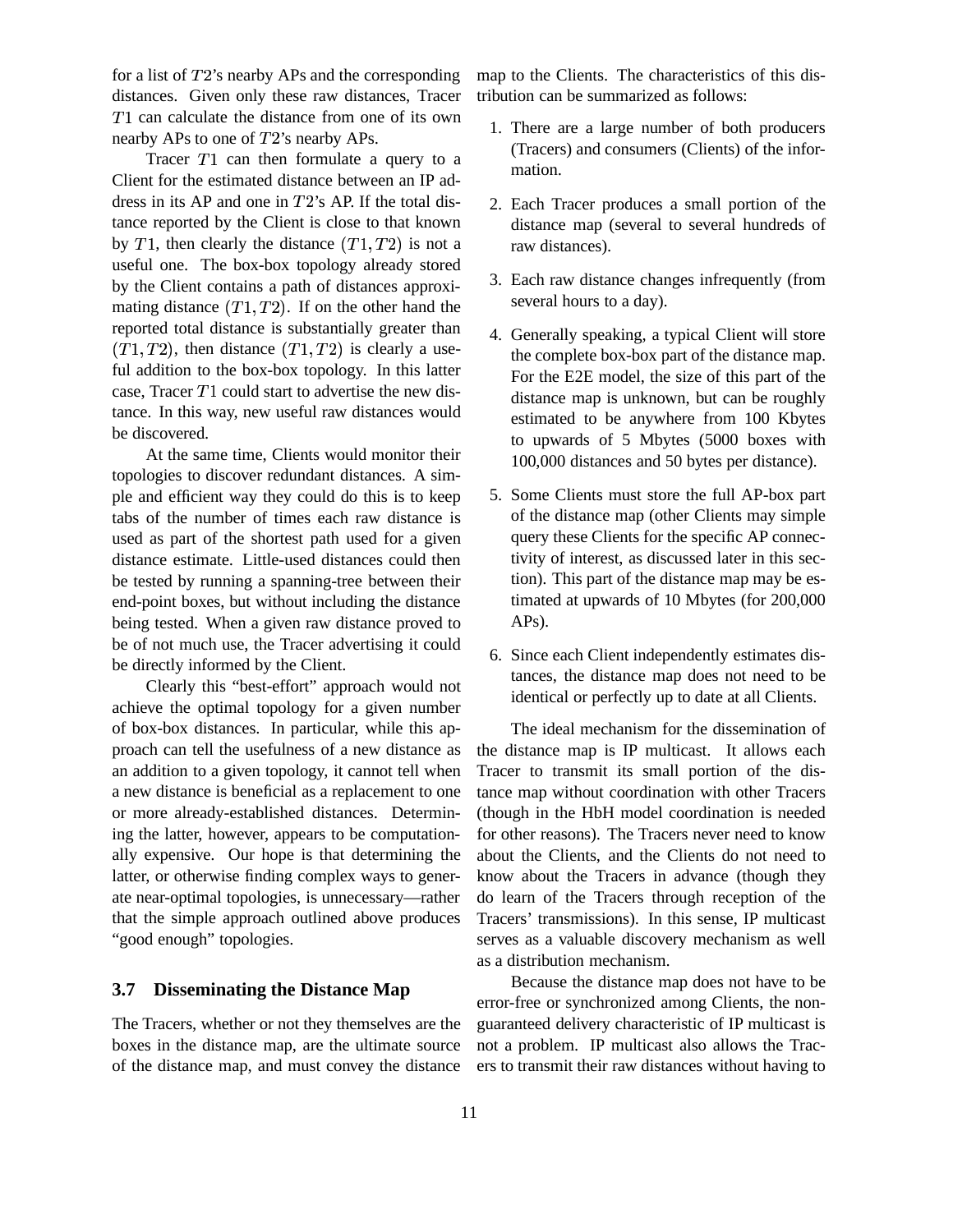listen to those of other Tracers, which is important because a Tracer may not be a powerful machine.

The basic idea is that each Tracer periodically (with random skew in the period, to prevent any kind of inadvertent synchronization among Tracers) transmits its raw distances onto the appropriate multicast group(s). A Client receiving on the group(s) will, over time, receive all of the raw distances. Each transmitted raw distance has a time-to-live associated with it. The time-to-live is set to be several times longer than the transmit period. Clients simply delete any raw distances whose age exceeds the assigned time-to-live.

It is useful to have different multicast groups for different information. At a minimum, there are separate multicast groups for the box-box distances and the AP-box distances. This allows for a model whereby a given Client that does not need to store the full AP-box connectivity information can listen to only the box-box group(s).<sup>4</sup>

Because of the large volume of AP-box information, it should be distributed over multiple multicast groups according to some locality-of-reference criteria, for instance, proximity to a locus or cluster of boxes.

### **3.8 Discovering APs**

Both models have in common the problem of discovering APs. The difficulty here is that the address blocks advertised by ISPs in BGP do not necessarily represent a single group of addresses in one Internet "location". Inside an ISP, a BGP-advertised block may be further partitioned into many sub-blocks (i.e., APs) that are topologically far away from each other. The only direct way the address ranges of these sub-blocks can be learned is by querying the ISPs' routers using SNMP, or by listening to their routing protocols. Where ISPs themselves have setup Tracers, these methods can be used.

Ideally, a large number of Tracers will be installed for the express purpose of providing accurate distance information for a given site. These "dedicated" Tracers can easily be configured with site AP information, and this information can be advertised over the AP-box distance multicast group.

For APs not covered by either of the above, "general purpose" Tracers will have to discover the address boundaries of APs, as well as which APs are nearby. (These general purpose Tracers are not necessarily the light-weight systems described in the Goals section.) The basic approach will be for a few of these Tracers to obtain address blocks from BGP and advertise them over the AP-box distance multicast group. These address blocks serve to "seed" the Tracers.

Tracers will periodically select an address block, and probe a few specific IP addresses scattered throughout the block, including addresses at the high and low boundaries of the block. If the probe reveals that the addresses are in the same location, then the block can be considered to be a single AP. Here location is determined through the IP address of the last system responding to the traceroute that does not have an address from the block being probed. If probes to two IP addresses produce the same such penultimate address, they are assumed to be in the same AP.

If the addresses are from different locations, then a kind of binary search over the block can be executed in search of the boundaries of the subblocks. In such a search, each new probe would select an address midway between two previously probed addresses that were found to be in different APs.

#### **3.9 Discovering AP-to-Box Distances**

Once (the address boundaries of) an AP is discovered, its AP-box distance must be determined. For the HbH model, the box is the AP's access backbone router. Almost any Tracer can discover this backbone router, because the routes of probes from different locations will converge on the same backbone router. Once discovered, the AP-box distance is advertised by the discovering Tracer.

The same is not true for the E2E model. In the E2E model, unless an AP is pre-configured into a

<sup>&</sup>lt;sup>4</sup>If a given Client is not storing all AP-box distances, then it requires some means of learning the ones it needs for a given calculation. This must be solved in the context of a given system of Clients, and is outside the scope of the IDMaps service proper. However, a typical mechanism would be for some Clients to obtain all AP-box distances, and for Clients that do not have them to query the Clients that do. The querying Clients could discover the queryable Clients through a separate multicast group over which the queryable Clients advertise themselves.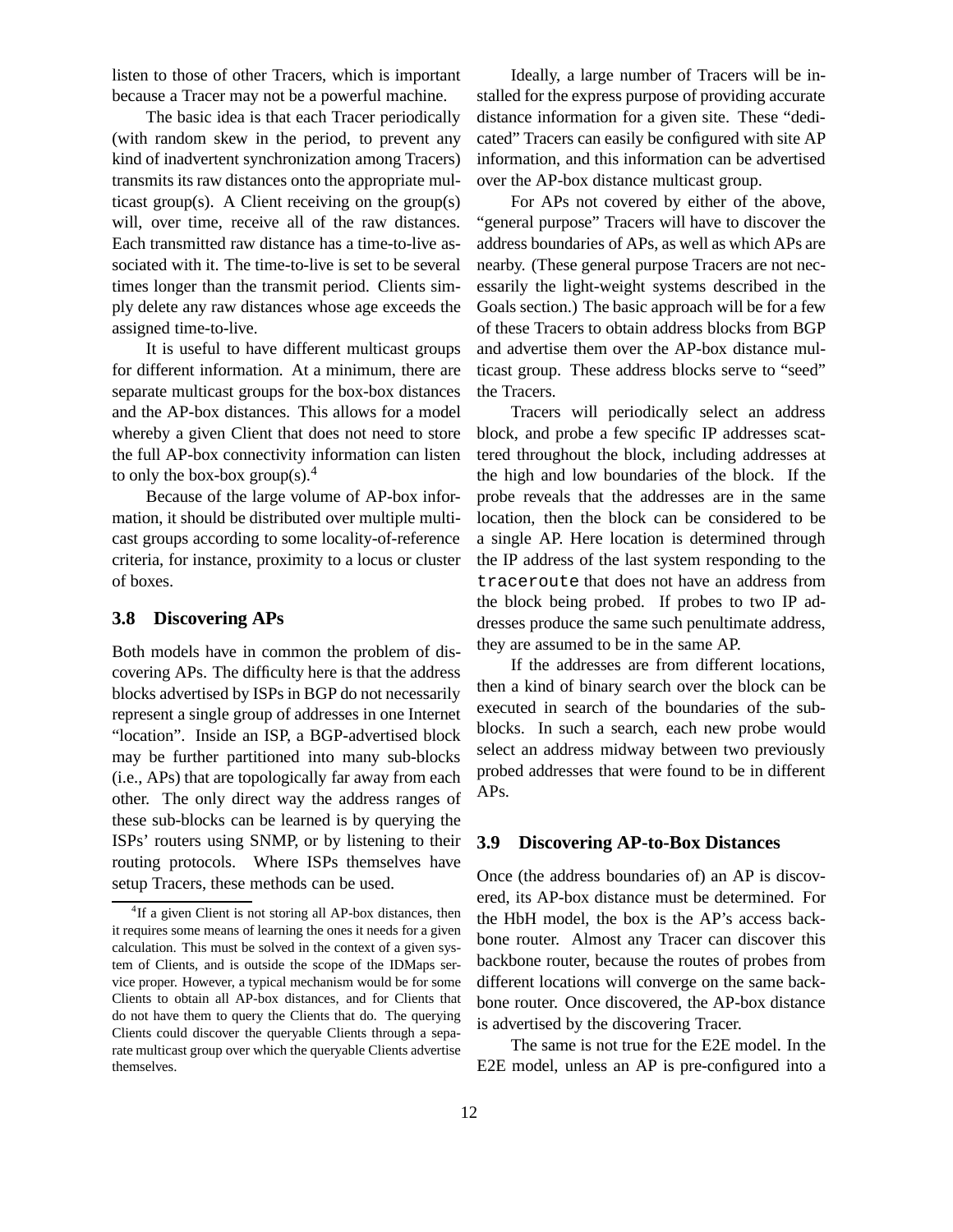dedicated Tracer, only the Tracers nearest to the AP itself can discover and subsequently advertise the AP-box distance. As a result, when a Tracer first discovers an AP, it assumes itself to be the closest Tracer and advertises its distance to the AP as the AP-box distance. Thereafter, however, other Tracers should probe the AP to determine if they may be closer. If one is, then it advertises its closer distance. Upon hearing this, the Tracer with the longer distance can stop advertising.

## **3.10 Discovering Distances in General**

While at first glance the discovery of AP-box distances for the HbH model described above appears simpler than for the E2E model, in fact distance discovery in the H2H model is overall more complex.

In the E2E model, each distance can only be probed by the Tracer at the end of the distance. While, over time, this can result in a large number of probes for a Tracer, the activity is simple because it does not need to be coordinated with other Tracers. Each Tracer can independently decide what other Tracers or APs to probe, and when to probe them. Note that the E2E model requires a separate multicast group over which Tracers advertise themselves. This group is monitored by all Tracers (dedicated and general purpose alike) so that they may learn of each other. Self advertisements can be relatively infrequent (once every several hours), so this multicast group will be lightly loaded.

Probing in the HbH model is more complex, for several reasons. To see why, we must first consider the probing regime of Tracers in the HbH model. Unlike the E2E model, where Tracers know in advance every box, Tracers in the HbH model do not know in advance what the Internet topology looks like—that is, what routers and links exist. They must actively find them. This is done by executing traceroutes to randomly selected APs, which returns a list of routers in a path. This traceroute activity is a continuous background activity of Tracers, and must be done whether or not a given AP has been discovered.

Once a link has been discovered, it must individually be probed periodically. Unlike the E2E model, where each distance can only be probed by Tracers on the end of the distance, a link in the HbH model can potentially be probed by a large number of Tracers. In order not to swamp any given link with probes, the Tracers must coordinate their activity so that a given link is only being probed by one or a few Tracers at a time. This in turn requires that Tracers are aware of the activity of other Tracers, which means that Tracers must listen to the box-box distance multicast group.

This group, however, carries a substantial volume of information (the backbone topology of the Internet), so requiring that Tracers listen to it goes counter to the goal of Tracers being light-weight. To cope with this, we must partition the box-box multicast group into multiple multicast groups, for instance one per AS. After discovering a link through a traceroute, a Tracer must first determine the AS of the corresponding routers, and from that the multicast group the link is being advertised over.<sup>5</sup> The Tracer then listens to that group, and determines how many other Tracers are probing and advertising the link and how far from the link they are. If there are several Tracers advertising the link, and they are closer to the link, then the Tracer may choose not to continue to probe and advertise the link. Otherwise, the Tracer may choose to probe and advertise the link, and must coordinate this probing with that of the other active Tracers.

Finally, a complication arises from the fact that a given router may respond to TTL Expired with different addresses for different interfaces. This results in different Tracers, probing from different locations, seeing different addresses for the same router. DNS reverse lookups cannot always be used to resolve these to the same router, resulting in a single router appearing as multiple boxes in the topology.

## **3.11 Summary**

The E2E model, at this early stage of design, appears simpler and more elegant than the HbH model. Its main drawback at this time is that we do not know if the E2E model can scalably produce sufficiently accurate estimates. In other words, we do not know if the approach outlined in Section 3.6

<sup>5</sup>Without getting into details, this is done through the use of yet another multicast group, which advertises AS-group mappings.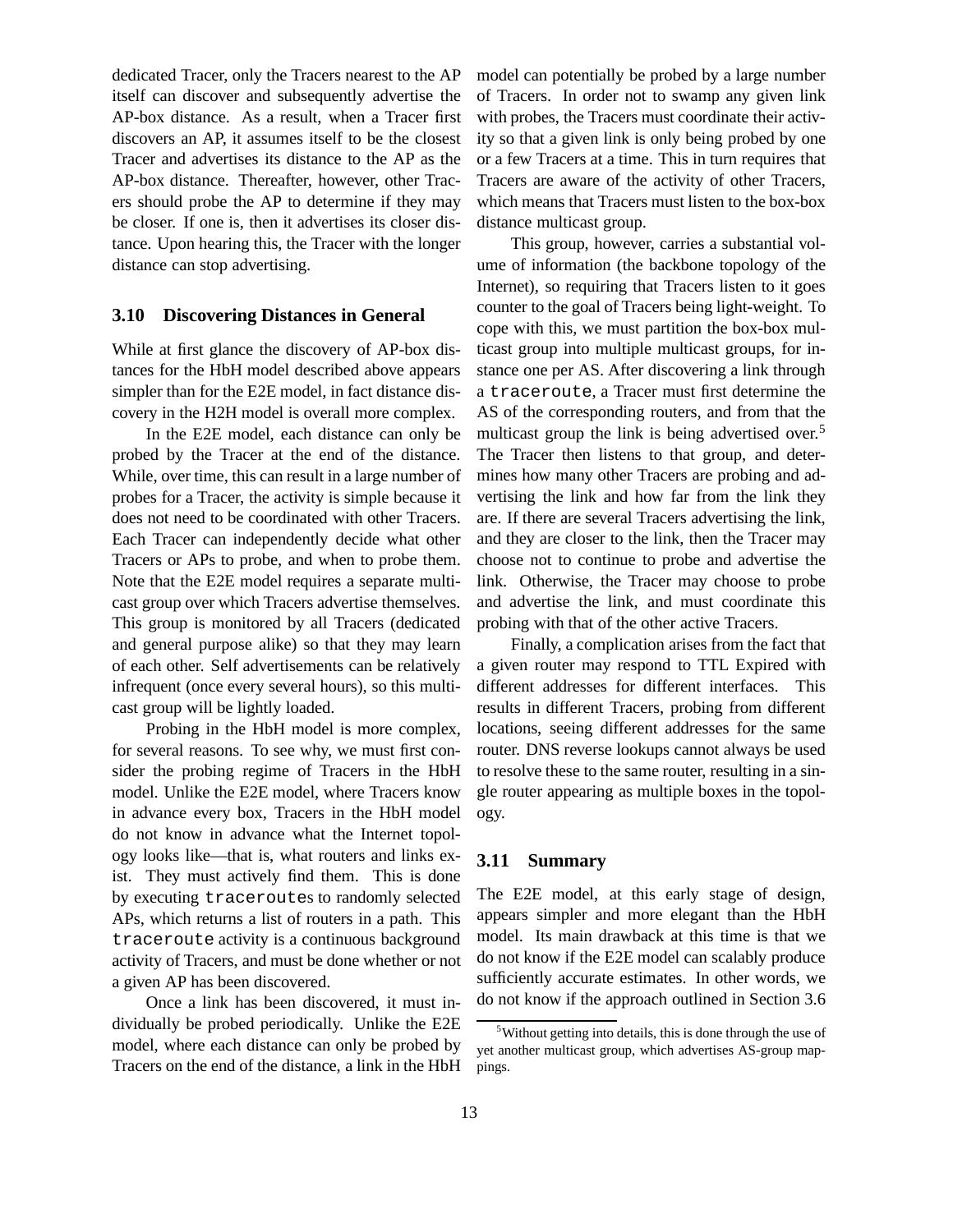really will produce a virtual topology that adequately reflects the physical topology without requiring an excessive number of distances. (Strictly speaking we do not know this for certain with the HbH model. The fact that the HbH model reflects the actual Internet topology, however, gives us a certain confidence that it will produce good estimates.)

Ultimately, with either model, we believe the only way to test their scaling and accuracy is to build prototypes and try them in the Internet. Because of its simplicity, we would prefer to try the E2E model first. In order to get a better feel for how it might perform, we have done some preliminary simulations of a small E2E topology using previously gathered Internet measurement data. The remainder of this paper describes that simulation.

We note that if the E2E model described above proves not to scale adequately, we may be able to engineer improvements while staying within the E2E framework. For instance, we could increase the total number of Tracers by having two tiers of E2E topologies—one global and known by all Clients, and another local and known only to Clients that care about finer granularity in the locale. Such "improvements", however, add substantial complexity to the original model.

Finally we note that the two models are not necessarily mutually exclusive. There is no reason, for instance, that a box-box distance in the E2E model cannot in fact represent the distance between two directly connected routers and vice versa. Whether doing so is useful, however, can only be determined through experimentation with a working system.

## **4 Experimental Evaluation**

In this section we present some preliminary experimental results on the feasibility of computing Internet distances based on E2E model. The basic question we want to investigate is: given a number of Tracers distributed around the Internet, how close would the distance between two points estimated by IDMaps be to the actual distance?

To answer this question, we use traceroute data collected with the network probe daemon (NPD) tool described in [18].

Table 1: Number of triangles obtained from each data set.

| Data Set         | Total | Shortest |
|------------------|-------|----------|
| D <sub>1.1</sub> | 8382  | 458      |
| D <sub>1.2</sub> | 11563 | 621      |
| D <sub>1.3</sub> | 13729 | 701      |
| D <sub>1.4</sub> | 13887 | 761      |
| D <sub>1.5</sub> | 20004 | 815      |
| D1.6             | 26334 | 962      |
| D2.1             | 85011 | 1978     |
| D2.2             | 98642 | 2213     |
| D2.3             | 57798 | 1559     |

A number of sites on the Internet were recruited to run NPDs. At random intervals, these NPDs were asked to measure the route to another NPD site using traceroute. A full description of the measurement process, such as inter-measurement interval, number of measurements per period, etc., and data cleansing done on the collected data are available in [18]. In this paper we analyze the traceroute data collected by the NPDs in two experiments: the Nov. 3 to Dec. 21, 1995 experiment  $(D1)$  and the Sep. 4, 1996 to Jan. 24, 1997 experiment  $(D2)$ . We split experiment  $D1$ into 6 data sets, and experiment  $D2$  into 3 data sets. The data sets are non-overlapping in time. Thirty-three hosts distributed around the globe participated in experiment  $D1$ , 48 in experiment  $D2.$ 

Each source  $s$  that participated in an NPD experiment did a number of traceroutes to each destination  $d$  participating in the experiment. For each data set, we estimate the latency between s and  $d$  as the minimum of the end-to-end roundtrip-times reported across all of the traceroutes from  $s$  to  $d$ . From each data set we then compute a set of triangles, each involving three such minimum latency traceroutes: from a host  $a$  to another host  $b$ , from host  $b$  to a third host  $c$ , and from host  $a$ to host . Column 2 of Table 1 lists the number of triangles we obtained from each of the 9 data sets. The first 6 data sets are from experiment  $D1$  the remaining 3 are from experiment  $D2$ .

These triangles simulate IDMaps' estimation of a path between two Internet locations, i.e. if  $ac$ is the actual path between  $a$  and  $c$ , IDMaps, having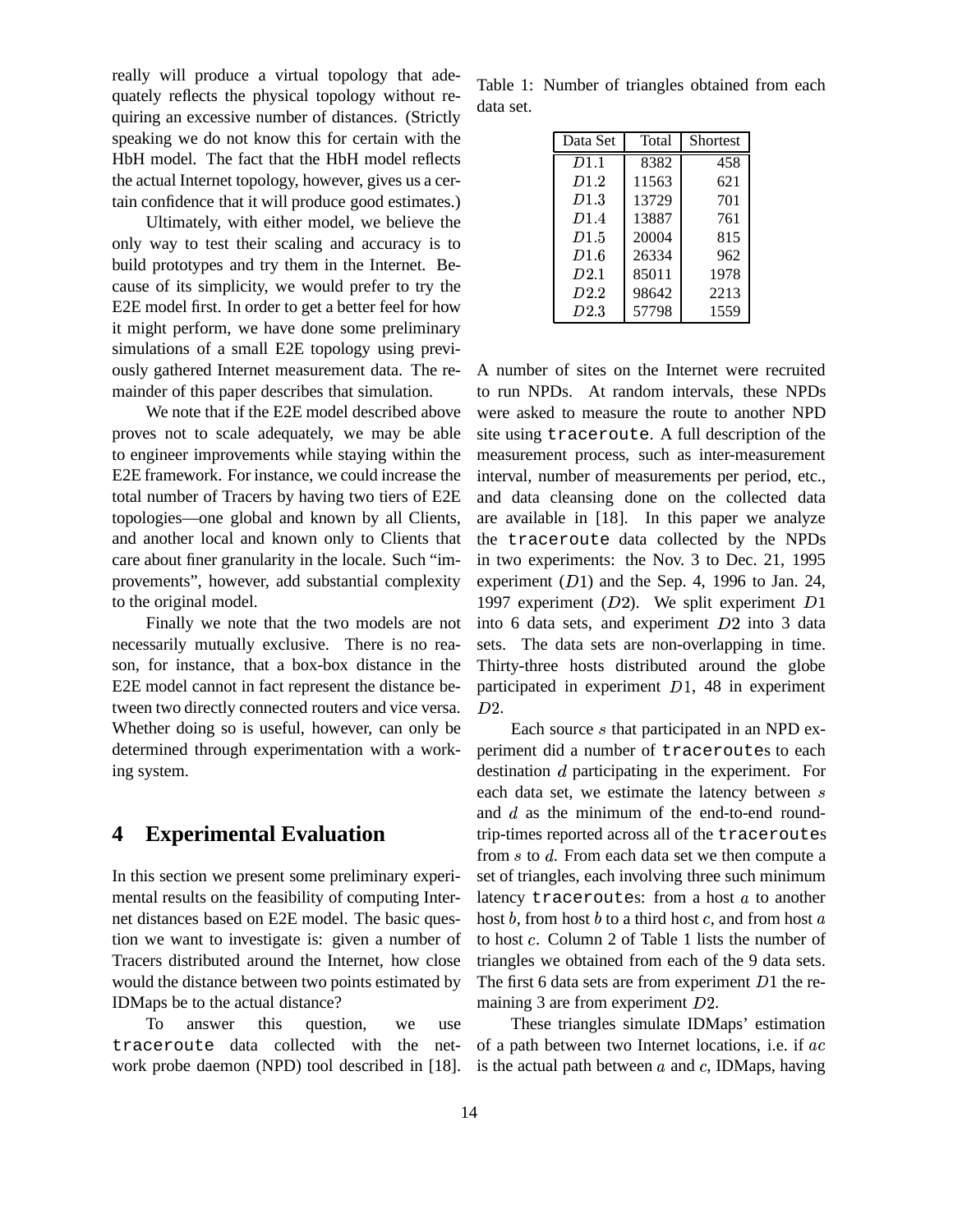

Figure 7: Cumulative Distribution Function (CDF) of the ratio of  $(a, c)/((a, b) + (b, c))$  for shortest-path triangles.

only the  $ab$  and  $bc$  distances, estimates  $ac$ 's distance as  $(a, b) + (b, c)$ . Hosts a and c represent the two Internet addresses (or their APs) whose distance we want to know. All other hosts  $b$  represent Tracers in the distance map through which the calculated path may go. Our question is, even with the relatively small number of Tracers represented, can we achieve a reasonably good estimate from the calculated shortest path?

An answer of "yes" tells us that a relatively small number of Tracers may potentially serve effectively as intermediate nodes in a shortest path distance estimate. This in turns means that the large majority of Tracer-to-Tracer distances do not need to be included in a distance map. We hasten to emphasize, however, that the experiment here is preliminary, and that experimentation over a working IDMaps system is required.

## **4.1 Triangulation Error**

We now look at the triangulation error for all of the triangles formed from our NPD experiments. The metric we are studying is the ratio of the length of the ac leg of each triangle over the sum of the length of its two other sides  $(a, b) + (b, c)$ . The closer this ratio is to 1, the smaller the triangulation error, and the more accurate the distance estimate obtainable from IDMaps.



Figure 8: Cumulative Distribution Function (CDF) of the ratio of  $(a, c)/((a, b) + (b, c))$  for all triangles.

We have speculated in Section 3.3 that when the number of Tracers involved in IDMaps is large, the shortest path computed between two APs would better approximate the actual distance. By shortestpath here we mean that given all the bs that can potentially be used to estimate the distance  $ac$  as  $(a, b) + (b, c)$ , the shortest-path is the path that involves the b that provides the smallest  $(a, b) + (b, c)$ (see Figure 5). Column 3 of Table 1 lists the number of shortest-path triangles computed from each data set.

Figure 7 shows that the ratio of the actual  $(a, c)$ distance over the sum of length of the other two legs are quite close to 1. The lines in the figure are practically on top of each other; we do not see the need to differentiate them. The figure shows that less than 10% of all shortest-path triangles formed have their ac leg shorter than half of the sum of the other two legs.

For comparative purposes, we show in Figure 8 the cumulative distribution function of the triangulation error from triangles involving all potential bs, not just those providing the shortest distance estimate. The figure shows, for example, that the actual distance between  $a$  and  $c$  in about 40% of the triangles formed is shorter than half that of the sum of the length of the  $ab$  and  $bc$  legs, which provides initial confirmation to our speculation that with more Tracers distributed around the Internet, the shortest-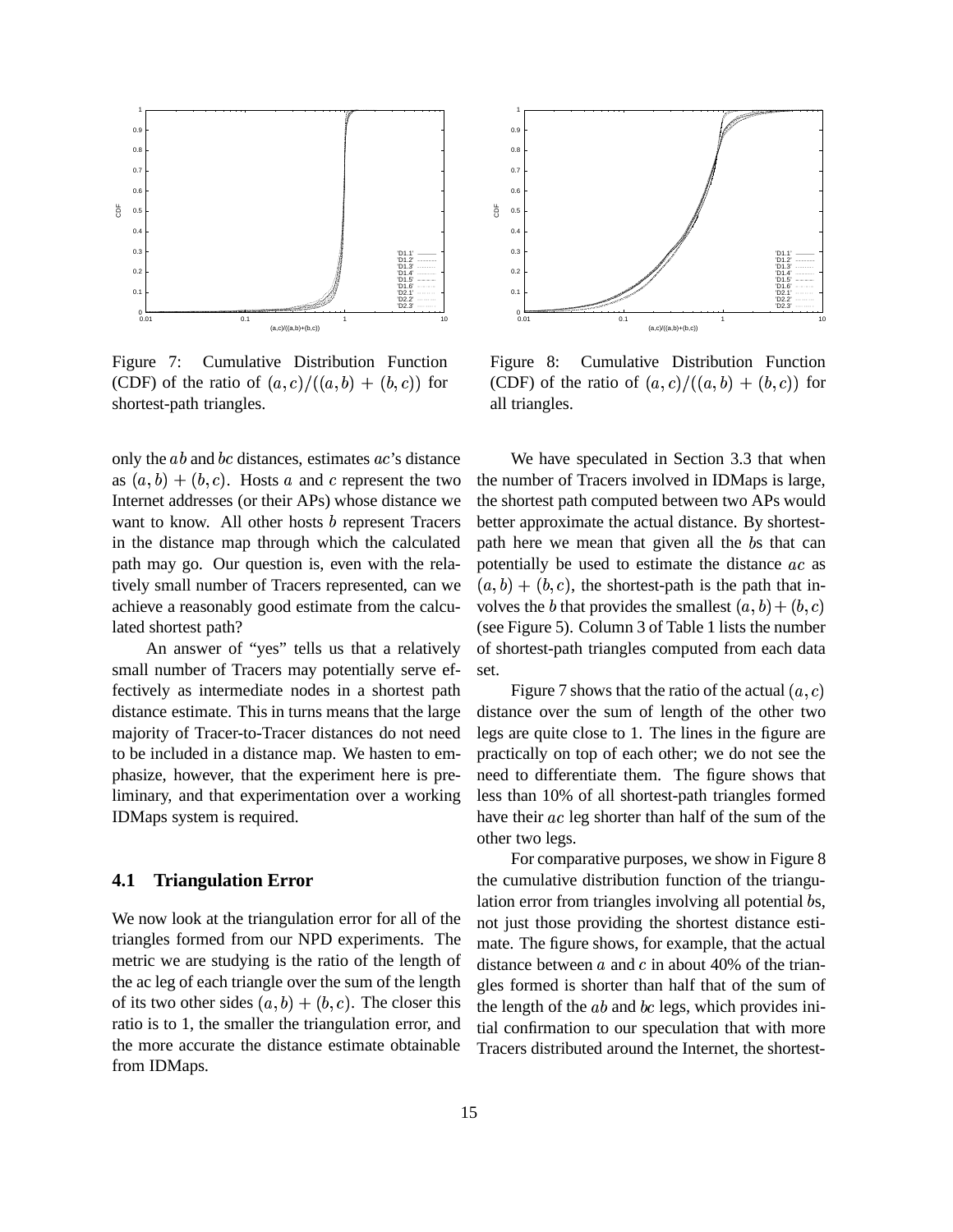

Figure 9: Ratio of the length of the ab leg over that of the bc leg.

path estimates will more closely approximate the actual distances.

Figure 9 shows the ratio of the length of the ab leg of all shortest-path triangles over the length of their corresponding bc leg. The wide range of ratios present in the graph means that both the long-leg/short-leg effect (Seattle–Washington DC– Baltimore) and the "on the path" effect (Seattle– Chicago–Washington DC) are coming into play.

In summary, while we do not make any claim as to the potential accuracy of IDMaps' distance estimates, results presented in this section convince us that we should continue to explore the use of the E2E model in distance estimation.

## **5 Issues**

This section briefly discusses a few of the most important of the many issues facing this work. The primary issue, already mentioned, is simply whether or not reasonable distance estimates can be made using the E2E model presented. Even if so, any number of performance issues must still be resolved: how many Tracers are needed, where must they be placed, how often must they trace distances, how much traffic is generated, what are the storage/latency trade-offs of Clients, and so on. While careful simulations may shed some light on these questions, we believe ultimately that the only real way to answer them is to build the system and try it on a large scale.

## **Acknowledgments**

We have benefited from interesting discussions with Sally Floyd. We thank Susan Hares, Craig Labovitz, and Dun Liu for making the  $D2$  data set available to us.

## **References**

- [1] B. Kantor and P. Lapsley, "Network news transfer protocol: A proposed standard for the stream-based transmission of news," RFC 977, Internet Engineering Task Force, Feb. 1986.
- [2] S. Bhattacharjee et al., ""Application-Layer Anycasting"," Proc. of IEEE INFOCOM '97, Apr. 1997.
- [3] W. Stevens, TCP/IP Illustrated, Volume 1: The Protocols, Addison-Wesley, 1994.
- [4] S.E. Deering and D.R. Cheriton, ""Multicast Routing in Internetworks and Extended LANs"," ACM Transactions on Computer Systems, vol. 8, no. 2, pp. 85–110, May 1990.
- [5] K. Moore, J. Cox, and S. Green, "Sonar a network proximity service," Internet-Draft, url: http://www.netlib.org/utk/projects/sonar/, Feb. 1996.
- [6] P. Francis, "Host proximity service (hops)," URL: http://www.ingrid.org/hops, Aug. 1998.
- [7] M. Stemm, R. Katz, and S. Seshan, "Spand: Shared passive network performance discovery," url: http://spand.cs.berkeley.edu/.
- [8] C. Huitema et al., "Project felix: Independent monitoring for network survivability," url: ftp://ftp.bellcore.com/pub/mwg/felix/, Sep. 1997.
- [9] S. Keshav, R. Sharma, and R. Siamwalla, "Project octopus: Network topology discovery," url: http://www.cs.cornell.edu/cnrg/topology/Default.html, May 1998.